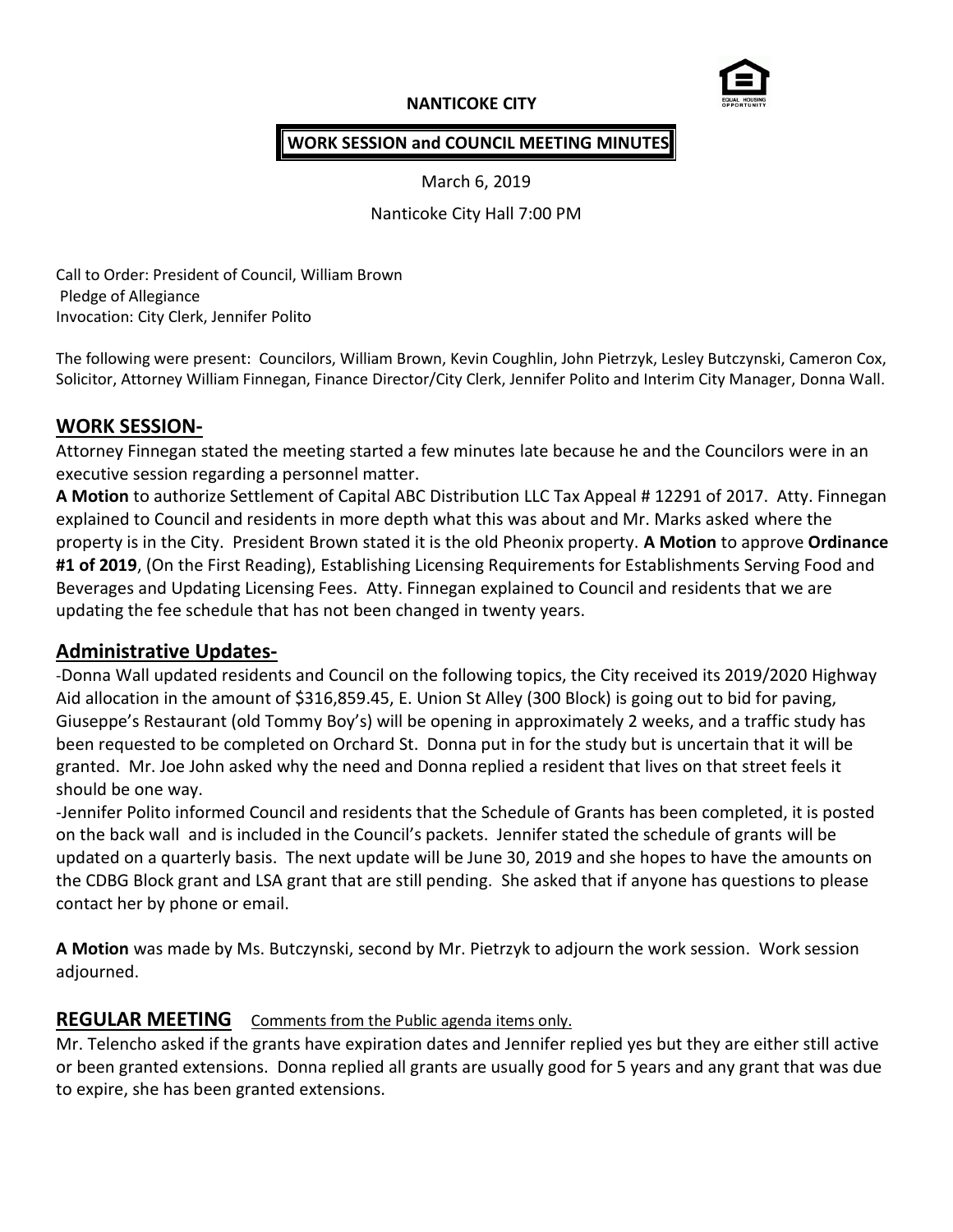### **Old Business**

None

### **New Business**

**A Motion** to approve the February 20, 2019 meeting minutes was made by Mr. Pietrzyk, second Ms. Butczynski. President William Brown and Vice President Kevin Coughlin both abstained. Motion carried.

**A Motion** to approve payment of the bills in the amount of \$361,649.59 (Payroll \$106,490.34 and Payables \$255,159.25) was made by Mr. Coughlin, second by Ms. Butczynski. Motion carried.

**A Motion** to authorize Settlement of Capital ABC Distribution LLC Tax Appeal # 12291 of 2017 was made by Mr. Pietrzyk second by Mr. Coughlin. Motion carried.

**A Motion** to approve **Ordinance #1 of 2019**, (On the First Reading), Establishing Licensing Requirements for Establishments Serving Food and Beverages and Updating Licensing Fees was made by Ms. Butczynski second by Mr. Coughlin. Motion carried.

### **COMMENTS FROM THE PUBLIC –**

**Mr. Rentko** stated per the City's Home Rule Charter, the Mayor is to establish office hours upon taking office. Has the new Mayor done this and is there a minimum number of hours per week**.** President Brown stated there is no minimum and it is a part time position. Mayor Mackiewicz replied she is at City Hall % day every week, 6 pm on meeting nights and any other hours she is available by making an appointment with her. Mr. Rentko referred to section 13.4 of the charter, Boards & Authorities must submit reports to the City regarding their activities. He asked if this is being done. Donna asked Jennifer who has complied and who has not and Jennifer stated that the Housing Authority is in compliance but the Municipal Authority is not. Mr. Rentko then asked who is responsible for making sure the City gets the reports and Attorney Finnegan replied the Mayor. Attorney Finnegan stated that this has been an ongoing issue that we have been trying to resolve with the Boards and Authorities. Jennifer was asked to reach out to the Boards and Authorities to again try to resolve this issue.

**Mr. Cardinelli** asked about all the trees that have been timbered along Kosciuszko Street and how bad it looks. President Brown stated we will look into it and anticipates them doing some landscaping to make that areal look better. **Mrs. Julianna Zarzycki** asked about the extended dates on the sewer bills due to the storm water fees and will there be service charges on the sewer fees not paid. Donna Wall stated the new due dates are 3/15/2019 and there will be no penalties for paying the sewer potion of the bills if paid by that date.

**Mr. Rich Novak** asked why he pays a sewer fee if the WVSA does all Nanticoke's sewer work. Donna Wall stated that we have a sewer department that maintains and repairs the main lines at the laterals. WVSA assists with jobs that we do not have the equipment to fix like pumping out sludge. She said they did assist with cleaning out our storm drains as they did with other municipalities. Mr. Marks asked where the storm water goes and Mr. Cardinelli said it is pumped out to the flats.

**Mr. Sorensen** stated that he is new in town and Mascaro has not picked up their garbage at his residents in over 5 weeks. President Brown asked why you waited so long to bring this to our attention. Mr. Sorensen said he called the garbage company and they came out to get what they missed but every week they forget. Donna asked that they speak after the meeting and she said to call City Hall and ask for Patty, our Refuse Clerk, she will assist you with this issue.

### **Correspondence-**

None

## **Announcements-**

Fire Chief, Kevin Hazleton invites all that would like to attend the Open House to view the New Fire Truck. The Open House will be held on Saturday March 23, 2019 from 1 pm to 4 pm.